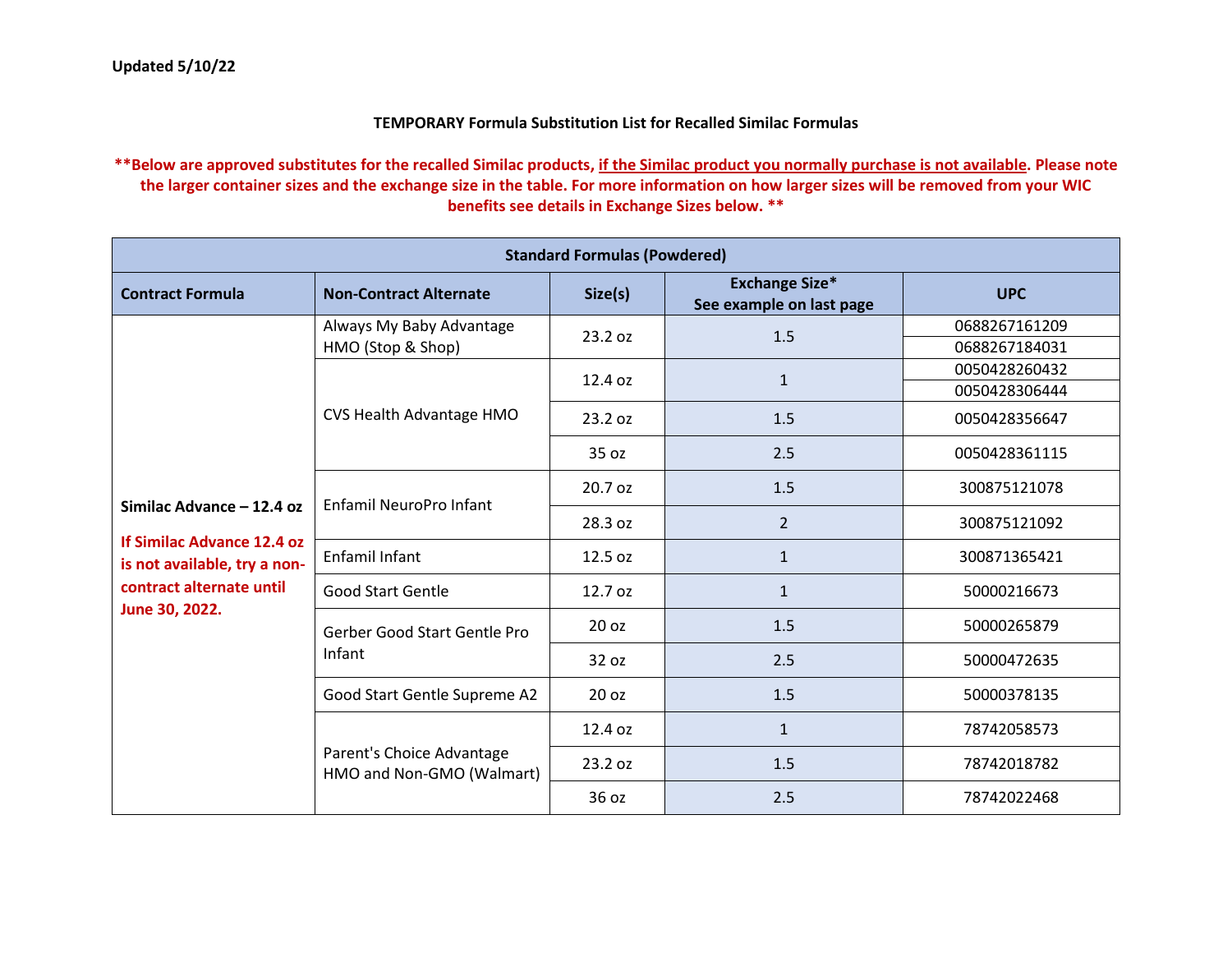|                                                                                               |                                              | 12.5 oz | $\mathbf{1}$                                      | 78742016610   |
|-----------------------------------------------------------------------------------------------|----------------------------------------------|---------|---------------------------------------------------|---------------|
|                                                                                               | Parent's Choice Infant Non-<br>GMO (Walmart) | 22 oz   | 1.5                                               | 78742067230   |
|                                                                                               |                                              | 35 oz   | 2.5                                               | 78742023007   |
|                                                                                               | Similac 360 Total Care                       | 30.8 oz | 2.5                                               | 70074681177   |
|                                                                                               | Similac Advance                              | 30.8 oz | 2.5                                               | 70074585864   |
|                                                                                               | Similac Pro-Advance                          | 30.8 oz | 2.5                                               | 70074664385   |
|                                                                                               | <b>Tippy Toes Advantage</b>                  | 23.2 oz | 1.5                                               | 36800496613   |
|                                                                                               | Premium (Price Chopper)                      | 34 oz   | 2.5                                               | 36800496620   |
|                                                                                               | <b>Tippy Toes Infant</b>                     | 22.2 oz | 1.5                                               | 36800415577   |
|                                                                                               | (Price Chopper)                              | 35 oz   | 2.5                                               | 36800039711   |
|                                                                                               | Up & Up Advantage Infant<br>(Target)         | 23.2 oz | 1.5                                               | 683744963482  |
|                                                                                               |                                              | 35 oz   | 2.5                                               | 683744963475  |
|                                                                                               | Up & Up Infant (Target)                      | 35 oz   | 2.5                                               | 683744963444  |
|                                                                                               | Well Beginnings Advantage<br>HMO (Walgreens) | 23.2 oz | 1.5                                               | 0311917212487 |
| <b>Contract Formula</b>                                                                       | <b>Non-Contract Alternate</b>                | Size(s) | <b>Exchange Size*</b><br>See example on last page | <b>UPC</b>    |
| Similac Total Comfort-                                                                        | Always My Baby Gentle<br>(Stop & Shop)       | 21.5 oz | 1.5                                               | 688267184048  |
| 12.6 oz<br><b>If Similac Total Comfort</b><br>12.6 oz is not available,<br>try a non-contract | <b>CVS Health Complete Comfort</b>           | 22.5 oz | 1.5                                               | 050428533697  |
|                                                                                               | <b>Enfamil Reguline</b>                      | 12.4 oz | $\mathbf{1}$                                      | 300875111321  |
|                                                                                               |                                              | 19.5 oz | 1.5                                               | 300875111574  |
|                                                                                               | <b>Enfamil Gentlease</b>                     | 12.4 oz | $\mathbf{1}$                                      | 300875100691  |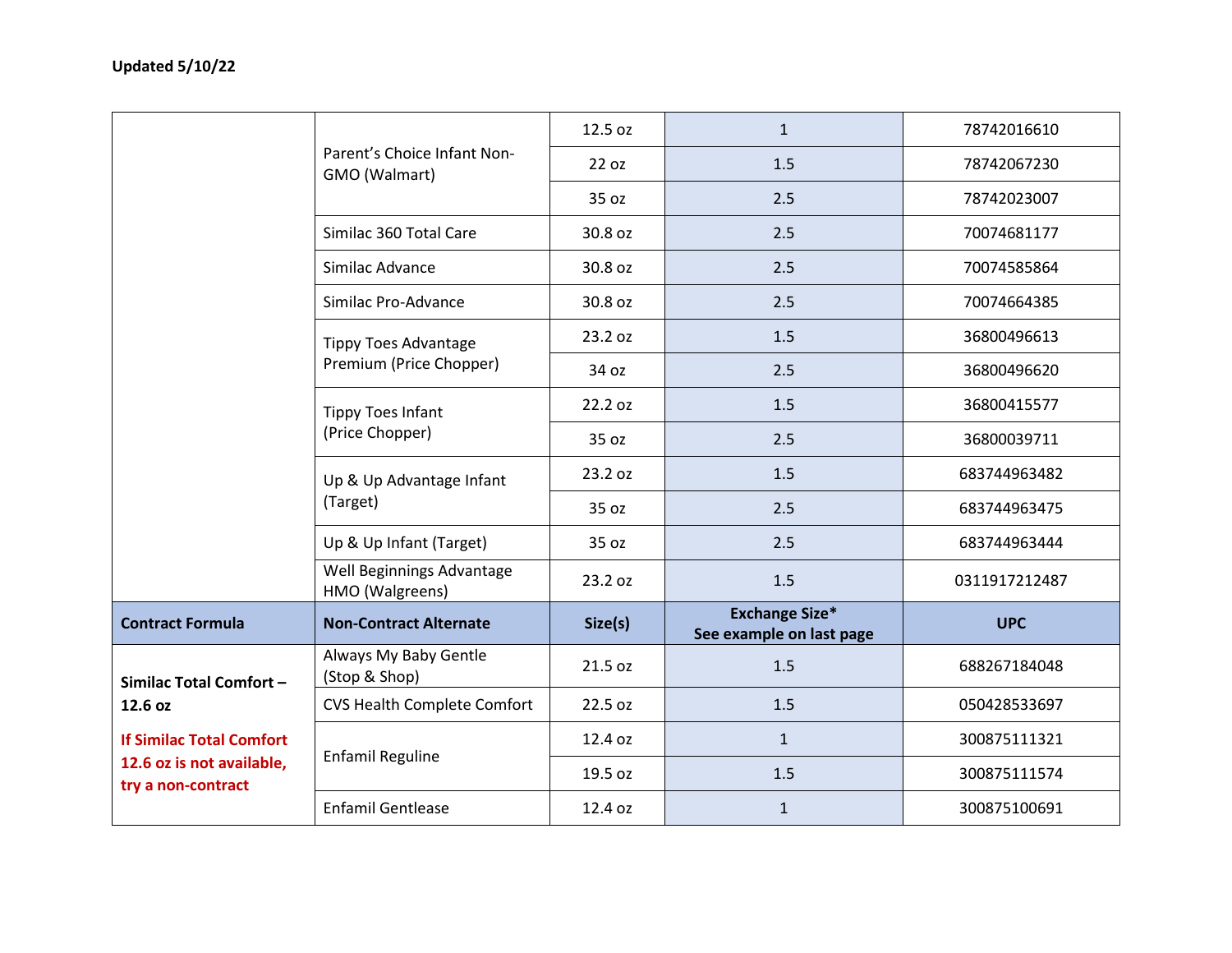| alternate until July 31,<br>2022. |                                                     | 19.9 oz | 1.5                                               | 300875119785 |  |
|-----------------------------------|-----------------------------------------------------|---------|---------------------------------------------------|--------------|--|
|                                   |                                                     | 27.7 oz | $2^{\circ}$                                       | 300875121252 |  |
|                                   |                                                     | 19.5 oz | 1.5                                               | 300875121191 |  |
|                                   | Enfamil NeuroPro Gentlease                          | 27.5 oz | $\overline{2}$                                    | 300875121214 |  |
|                                   |                                                     | 12.4 oz | $\mathbf{1}$                                      | 50000624003  |  |
|                                   | Gerber Good Start Soothepro                         | 19.4 oz | 1.5                                               | 50000487226  |  |
|                                   |                                                     | 30.6 oz | 2.5                                               | 50000494989  |  |
|                                   |                                                     | 12 oz   | $\mathbf{1}$                                      | 78742012650  |  |
|                                   | <b>Parent's Choice Gentle</b><br>(Walmart)          | 21.5 oz | 1.5                                               | 78742067223  |  |
|                                   |                                                     | 34 oz   | 2.5                                               | 78742022475  |  |
|                                   | Similac Pro-Total Comfort                           | 29.8 oz | 2.5                                               | 70074669380  |  |
|                                   | Parent's Choice Complete<br>Comfort (Walmart)       | 22.5 oz | 1.5                                               | 681131350198 |  |
|                                   |                                                     | 29.8 oz | $\overline{2}$                                    | 681131350204 |  |
|                                   | <b>Tippy Toes Gentle</b><br>(Price Chopper)         | 21.5 oz | 1.5                                               | 36800415584  |  |
|                                   |                                                     | 33.2 oz | 2.5                                               | 36800039728  |  |
|                                   | Up & Up Gentle Non-GMO<br>(Target)                  | 21.5 oz | 1.5                                               | 683744963413 |  |
|                                   |                                                     | 33.2 oz | $\overline{2}$                                    | 683744963420 |  |
|                                   | Up & Up Complete Comfort<br>(Target)                | 29.8 oz | $\overline{2}$                                    | 683744964137 |  |
| <b>Contract Formula</b>           | <b>Non-Contract Alternate</b>                       | Size(s) | <b>Exchange Size*</b><br>See example on last page | <b>UPC</b>   |  |
| Similac Sensitive - 12.5 oz       | Always My Baby Sensitivity<br>Premium (Stop & Shop) | 22.5 oz | 1.5                                               | 688267184055 |  |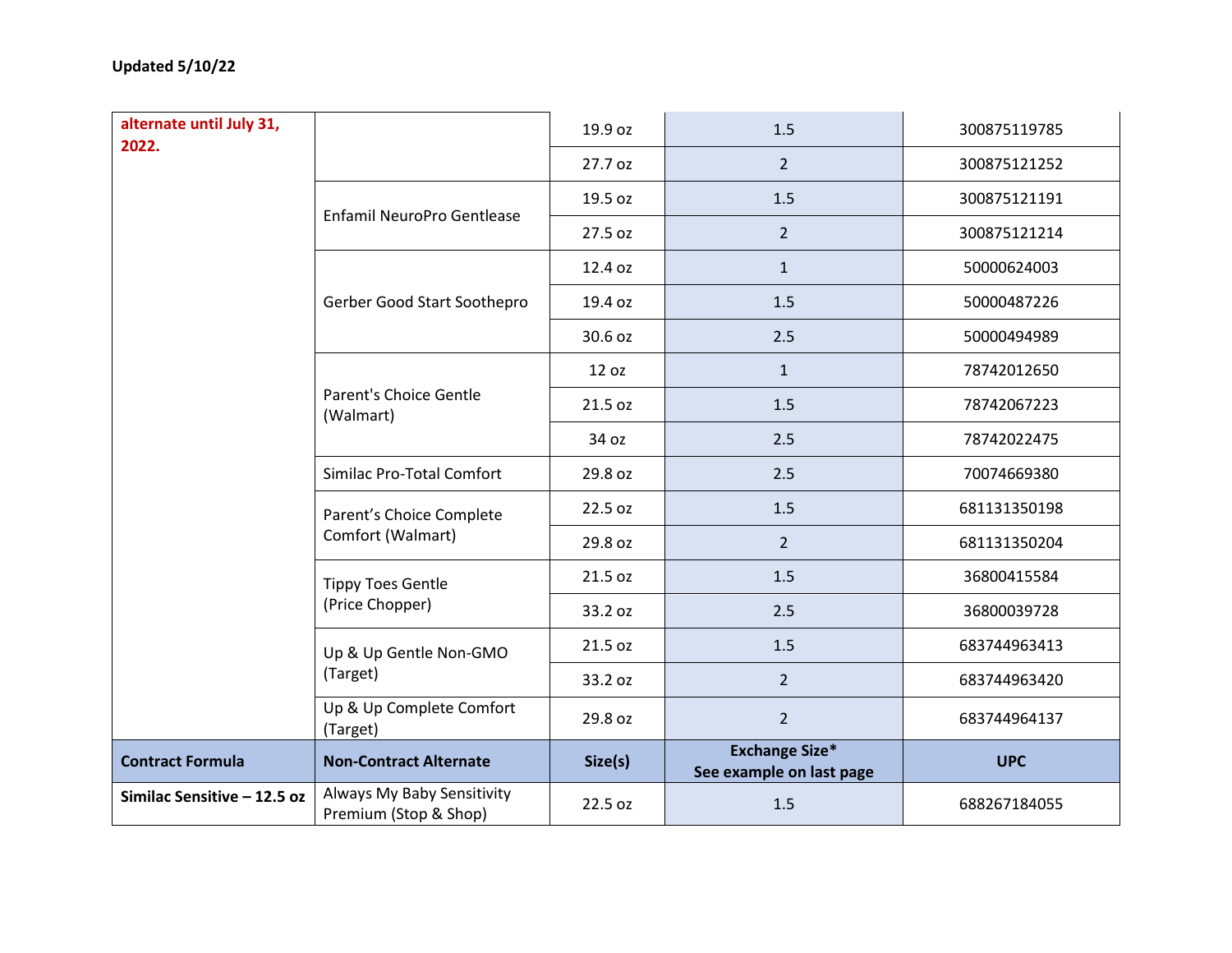| <b>If Similac Sensitive 12.5</b>                     |                                                           | 22.5 oz                                   | 1.5                                               | 0050428430316 |  |
|------------------------------------------------------|-----------------------------------------------------------|-------------------------------------------|---------------------------------------------------|---------------|--|
| oz is not available, try a<br>non-contract alternate | <b>CVS Health Sensitivity</b>                             | 33.2 oz                                   | 2.5                                               | 050428534144  |  |
| until July 31, 2022.                                 |                                                           | 19.5 oz                                   | 1.5                                               | 300875124529  |  |
|                                                      | Enfamil NeuroPro Sensitive<br>Powder                      | 29.4 oz box<br>$(2 - 14.7$ oz<br>pouches) | $\overline{2}$                                    | 300875124543  |  |
|                                                      | Similac 360 Total Care<br>Sensitive                       | 30.2 oz                                   | 2.5                                               | 70074681238   |  |
|                                                      | Similac Pro-Sensitive                                     | 29.8 oz                                   | $2^{\circ}$                                       | 70074664408   |  |
|                                                      | Similac Sensitive                                         | 29.8 oz                                   | $\overline{2}$                                    | 70074629520   |  |
|                                                      | Parent's Choice Sensitivity<br>HMO (Walmart)              | 12 oz                                     | $\mathbf{1}$                                      | 78742032542   |  |
|                                                      | Parent's Choice Sensitivity<br>Non-GMO (Walmart)          | 22.5 oz                                   | 1.5                                               | 78742067322   |  |
|                                                      |                                                           | 33.2 oz                                   | $2^{\circ}$                                       | 78742032559   |  |
|                                                      | <b>Tippy Toes Sensitivity Premium</b><br>(Price Chopper)  | 22.5 oz                                   | 1.5                                               | 36800496637   |  |
|                                                      | Up & Up Sensitivity Non-GMO<br>(Target)                   | 33.2 oz                                   | $2^{\circ}$                                       | 683744963451  |  |
|                                                      | Up & Up Sensitivity (Target)                              | 22.5 oz                                   | 1.5                                               | 683744963468  |  |
|                                                      | <b>Well Beginnings Sensitivity</b><br>Non-GMO (Walgreens) | 22.5 oz                                   | 1.5                                               | 0311917212494 |  |
| <b>Contract Formula</b>                              | <b>Non-Contract Alternate</b>                             | Size(s)                                   | <b>Exchange Size*</b><br>See example on last page | <b>UPC</b>    |  |
| *Similac Spit Up - 12.5 oz                           | Parent's Choice AR Powder<br>(Walmart)                    | 32.2 oz                                   | $\overline{2}$                                    | 681131130776  |  |
| If Similac Spit Up 12.5 oz                           | Enfamil AR                                                | 12.9 oz                                   | $\mathbf{1}$                                      | 300870201423  |  |
| is not available, try a non-                         |                                                           | 19.5 oz                                   | 1.5                                               | 300870201652  |  |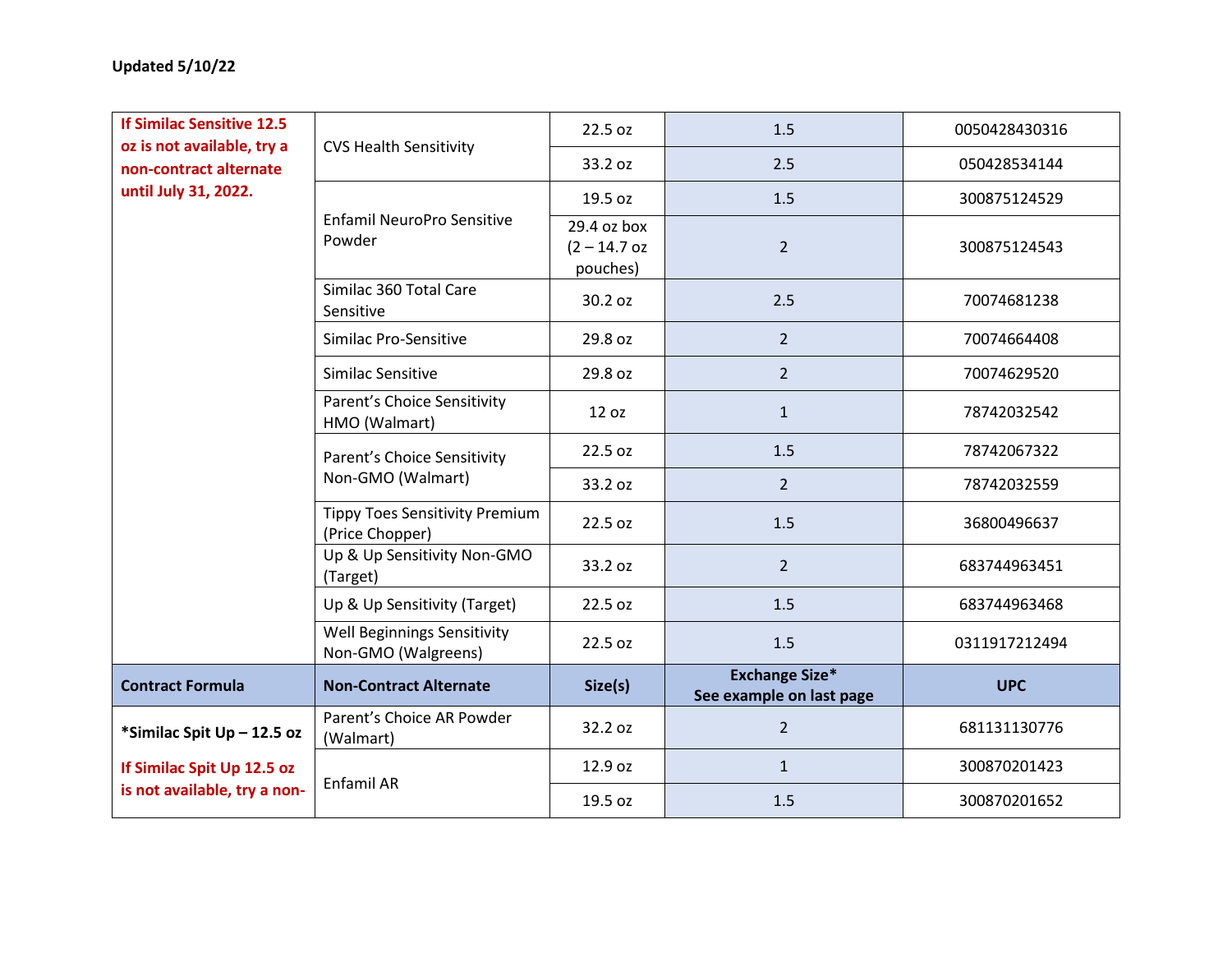| contract alternate until<br><b>July 31, 2022.</b>                                                                                                                                                                                                                                                                                                                                                                            | Up & Up Added Rice Starch<br>(Target)                               |         | 32.3 oz | 2                                                 | 683744963406 |  |  |
|------------------------------------------------------------------------------------------------------------------------------------------------------------------------------------------------------------------------------------------------------------------------------------------------------------------------------------------------------------------------------------------------------------------------------|---------------------------------------------------------------------|---------|---------|---------------------------------------------------|--------------|--|--|
| <b>Special Formulas (All Powdered Can Sizes)</b>                                                                                                                                                                                                                                                                                                                                                                             |                                                                     |         |         |                                                   |              |  |  |
| *EleCare®                                                                                                                                                                                                                                                                                                                                                                                                                    | *Medical Documentation required.                                    |         |         |                                                   |              |  |  |
| *Alimentum®                                                                                                                                                                                                                                                                                                                                                                                                                  | Contact your health care provider and your local agency WIC office. |         |         |                                                   |              |  |  |
| Similac Isomil Soy: Infant Comparable Formulas<br><b>All Powdered Can Sizes</b><br>NOTE: SIMILAC ISOMIL SOY INFANT PRODUCTS ARE NOT INCLUDED IN THE SIMILAC RECALL<br>ALTERNATIVES ARE BEING MADE AVAILABLE TO PURCHASE WITH WIC BENEFITS DUE TO A REPORT OF A POSSIBLE SHORTAGE OF SIMILAC<br>ISOMIL SOY INFANT PRODUCTS. You are able to purchase these alternates if Similac Isomil Soy is not available until 7/31/2022. |                                                                     |         |         |                                                   |              |  |  |
| <b>Non-Contract Alternate</b>                                                                                                                                                                                                                                                                                                                                                                                                |                                                                     | Size(s) |         | <b>Exchange Size*</b><br>See example on last page | <b>UPC</b>   |  |  |
| Enfamil Prosobee                                                                                                                                                                                                                                                                                                                                                                                                             |                                                                     | 12.9 oz |         | $\mathbf{1}$                                      | 300871214415 |  |  |
|                                                                                                                                                                                                                                                                                                                                                                                                                              |                                                                     | 20.9 oz |         | 1.5                                               | 300871214422 |  |  |
| <b>Gerber Good Start Soy</b>                                                                                                                                                                                                                                                                                                                                                                                                 |                                                                     | 12.9 oz |         | $\mathbf{1}$                                      | 050000035304 |  |  |
| Parent's Choice Soy Baby<br>Formula (Walmart)                                                                                                                                                                                                                                                                                                                                                                                |                                                                     | 22.0 oz |         | 1.5                                               | 078742067407 |  |  |
| Up & Up Infant Formula Soy<br>(Target)                                                                                                                                                                                                                                                                                                                                                                                       | 36.0 oz                                                             |         |         | 2.5                                               | 683744962607 |  |  |
| 22.0 oz<br>Well Beginnings Soy (Walgreens)                                                                                                                                                                                                                                                                                                                                                                                   |                                                                     |         | 1.5     | 311917211992                                      |              |  |  |

Participants that are unable to find the above products should contact their local agency to void and re-issue benefits if an RTF or concentrate product is available and able to be substituted.

## **EXCHANGE SIZES**